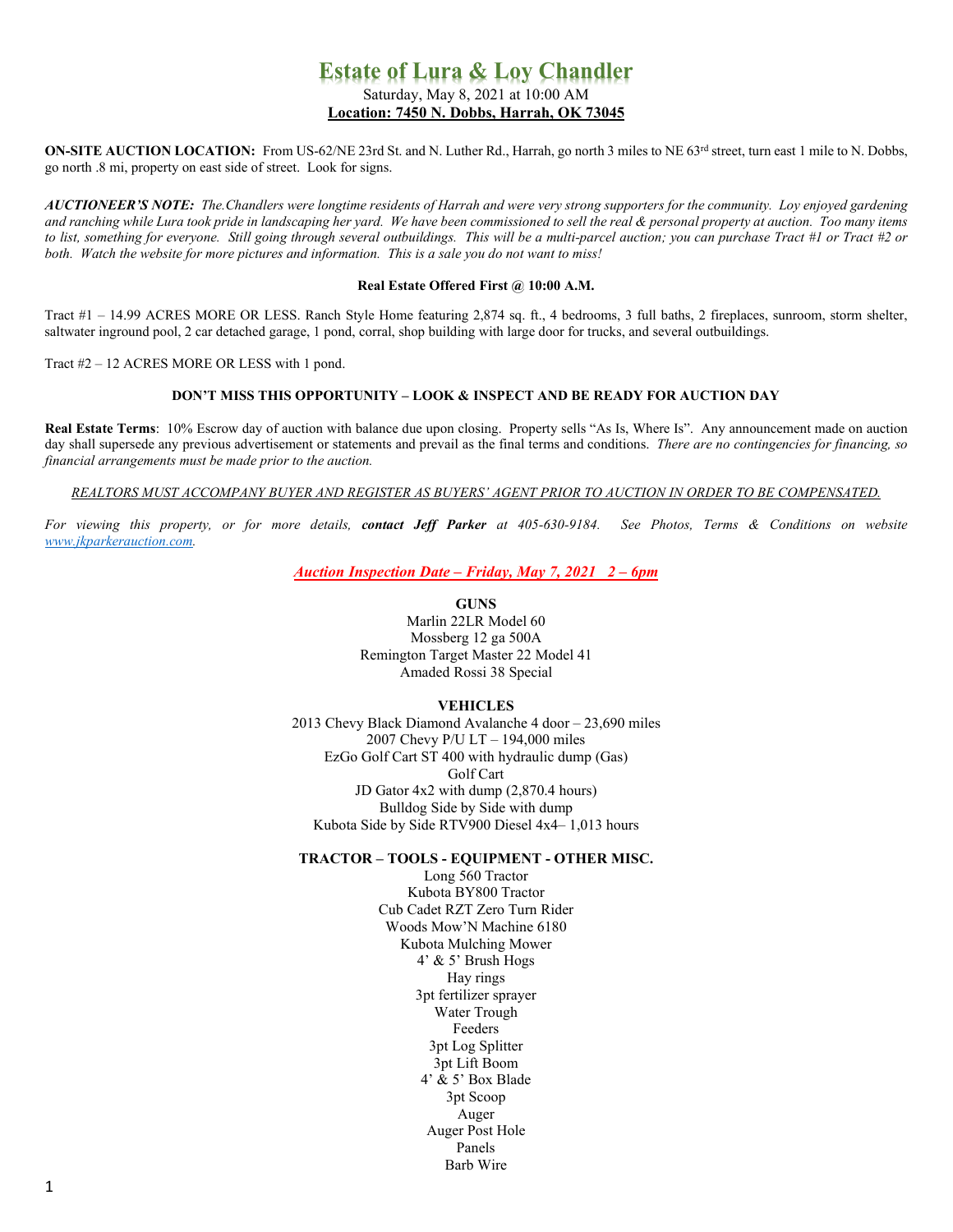Pickup Bed Bale Spike Kit 3 pt angle blade 3pt disc 2 -wheel Trailer (2) 14' Tandem Axle Trailers Lawn Mower Trailer with Ramp Hand Push Fertilizer Snapper Rotor Tiller 8hp Honda Push Mower Ariens Push Mower Ladders Air Compressor Toolboxes Battery Charger Weed eaters Riding Lawn Mowers Rotor Tiller Cub Cadet Wheeled String Trimmer Mower Leaf Blowers Backpack Blower Dolly Come-a-long Paint Sprayer

### **GLASSWARE & COLLECTIBLES**

**Crock** Ball & Claw Piano Stool Carnival Glass Vaseline Glass Pcs Large Primitive Wood Butter Press Mold w/Carving Ceramic Cookie Jars & Pitchers Jewelry Standing Boxes **Stemware** Vases Assorted Red, Blue, Green Glass Pyrex & Corning Ware Pcs Johann Haviland Blue Garland China set Brass Figurines Antique Large Copper Brass Kettle Pot 1940's Vintage Nasco Mountain Wood -land China Set Large Assortment of Costume Jewelry Watches Sligh Grandfather Clock Strausbourg Manor Pendulum Mantel Clock Many Seiko Melodies in Motion Wall Clocks Salt & Pepper Set s Vintage 5 gal glass jug jar with stand Disney Porcelain Snow White, Beauty & the Beast, Cinderella Dolls La Lecon D'Equitation Equestrian Print Italian Photogravure Vintage Walnut Sewing Notions Stand

#### **ARTWORK**

Enoch Kelly Haney "Power of Endurance" #57 of 1,000 Enoch Kelly Haney "Cheyenne" signed print Enoch Kelly Haney Buffalo print

# **FURNITURE & HOUSEHOLD ITEMS**

Lane Cedar Hope Chest Leather Rocking Recliners, Couch & Loveseat Upholstered Couches, Chairs & Ottomans Many Curio Cabinets Wingback Chairs Dining Room Table with Chairs China Hutch e s Side Bar s